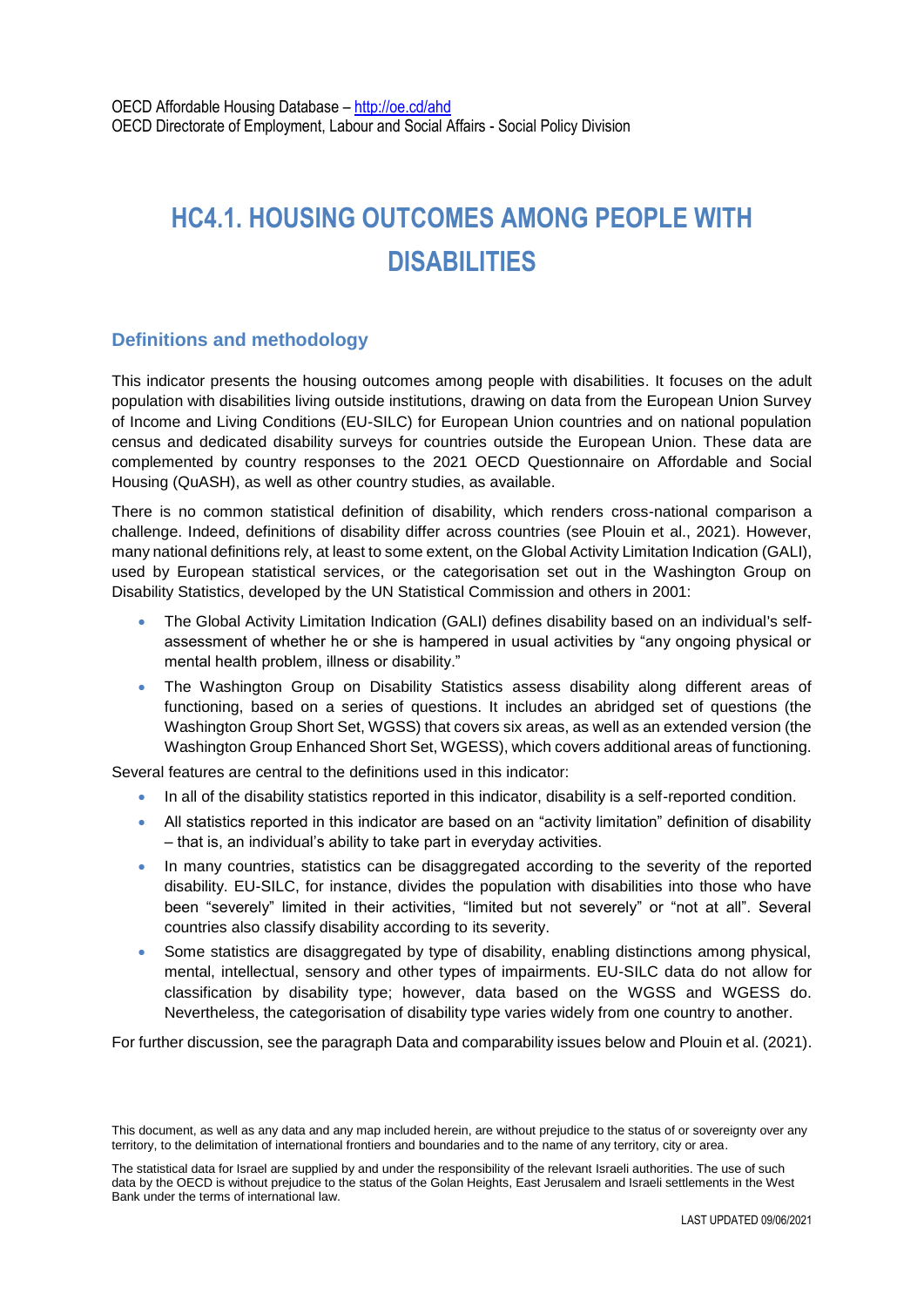# **Key findings**

## *Around one in four adults in OECD and EU countries report a disability that limits their participation in everyday activities*

In the OECD and the EU, around a quarter of adults aged 16 and over who live outside institutions reports a disability that limits their participation in usual activities (Figure HC4.1.1). There are wide differences in the size of the population with disabilities across countries, ranging from around 40% of the population in Latvia to less than 8% in Colombia.

On average, less than a third of people with disabilities report a severe limitation in their everyday activities, compared to around seven in ten people with disabilities who report moderate activity limitations (Figure HC.4.1.1). The share of people with disabilities reporting severe activity limitation is much larger in several countries, however: Iceland (48%), Canada (43%), the United Kingdom (42%) and Greece (41%). At the other end of the spectrum, the smallest shares of people with disabilities who report severe activity limitation are recorded in the Netherlands (17%), Switzerland (18%) and Denmark (19%). Further, the prevalence of disability increases with age; see Plouin et al. (2021).

# **Figure HC4.1.1. Around one in four people report a disability in OECD and EU countries**

**The Severe Severe Severe Severe Severe Severe Severe Severe Severe Severe Severe** 45 40 35 30 25 20 15 10 5 **ARTICAL ARTICLE** 0 **Ellen Straden Straden<br>Ellen Straden Straden**<br>Straden Straden **Vites Lukeri** Cerpus Creek Slowart

Percentage of adults who report to be limited or strongly limited in activities because of health problems, or who reported a disability, 2019 or last year available

Note: Data reported draw on EU-SILC for European countries, and on national surveys for non-EU countries; therefore they are not always fully comparable. For European countries: people with disabilities are defined as people reporting to be limited or strongly limited in activities because of health problems. For Australia, disability refers to "any limitation, restriction or impairment which restricts everyday activities and has lasted, or is likely to last, for at least six months". For Canada, the Canadian Survey on Disability (CSD) targets respondents who not only have a difficulty or impairment due to a long-term condition or health problem but also experience a limitation in their daily activities;

<sup>1</sup> *Note by Turkey: The* information in this document with reference to "Cyprus" relates to the southern part of the Island. There is no single authority representing both Turkish and Greek Cypriot people on the Island. Turkey recognises the Turkish Republic of Northern Cyprus (TRNC). Until a lasting and equitable solution is found within the context of the United Nations, Turkey shall preserve its position concerning the "Cyprus issue";

*Note by all the European Union Member States of the OECD and the European Union:* The Republic of Cyprus is recognised by all members of the United Nations with the exception of Turkey. The information in this document relates to the area under the effective control of the Government of the Republic of Cyprus.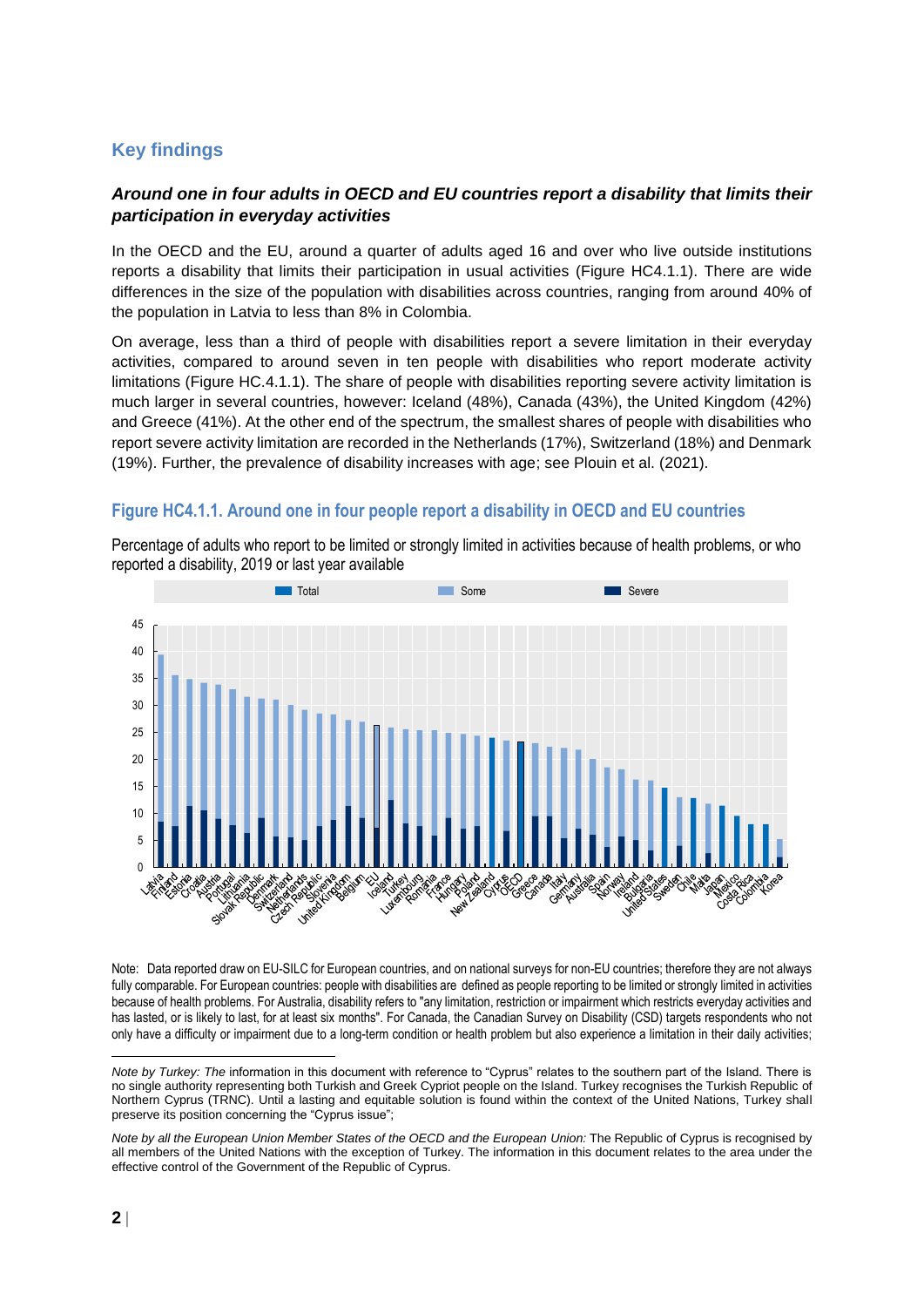the CSD definition of disability includes anyone who reports being "sometimes", "often" or "always" limited in their daily activities due to a long-term condition or health problem, as well as anyone who reported being "rarely" limited if they are also unable to do certain tasks or can only do them with a lot of difficulty. Data for Colombia refer to people who have difficulty in carrying out a few basic, universal activities in a scale of 1 to 4. Information is presented of person with disability according to the recommendation of the Washington Group, which identifies people with disabilities as those who report severity levels 1 or 2 in any of the activities. For Chile and Mexico, people with disabilities are defined as people who report either difficulties to 1) Walk, move, go up or down; 2) See, even wearing glasses; 3) Talk, communicate or converse; 4) Hear, even with hearing aid; 5) Dressing, bathing or eating; or 6) Pay attention or learn simple things. Otherwise, people without disabilities are defined as those who reported having no physical or mental difficulty. Data for Japan refer to people who report chronic restrictions in daily activities. For Korea, legally defined disabilities include the following: physical disability, brain lesion, visual impairment, hearing impairment, speech impairment, intellectual disability, autism, mental disability, kidney dysfunction, cardiac dysfunction, respiratory dysfunction, hepatic dysfunction, facial dysfunction, intestinal-urinary dysfunction and epilepsy (15 types in total). For New Zealand, disability is defined as any self-perceived limitation in activity resulting from a long-term condition or health problem lasting or expected to last 6 months or more and not completely eliminated by an assistive device; people are not considered to have a disability if an assistive device such as glasses or crutches eliminated their impairment. For the United States, people with disabilities are defined as any one reporting at least one of six disability types: hearing difficulty (deaf or having serious difficulty hearing); vision difficulty (blind or having serious difficulty seeing, even when wearing glasses); cognitive difficulty (because of a physical, mental, or emotional problem, having difficulty remembering, concentrating, or making decisions); ambulatory difficulty (having serious difficulty walking or climbing stairs); self-care difficulty (having difficulty bathing or dressing); or independent living difficulty (because of a physical, mental, or emotional problem, having difficulty doing errands alone such as visiting a doctor's office or shopping). Data for Costa Rica refer the adult population experiencing difficulties in carrying out basic activities of daily living; disability is defined as any self-perceived limitation in activity resulting from a long-term condition or health problem lasting or expected to last 6 months or more and not completely eliminated by an assistive device. Data for Australia and Canada refer to the population aged 15+; for EU countries, Chile, Mexico and the United States to the population aged 16+; for Costa Rica and Japan to population aged 18+; and for Colombia, Korea and New Zealand to the total population. For further discussion, see (Plouin et al., 2021[3]). OECD and EU averages refer to unweighted averages.

Source: OECD calculations based on EU-SILC for European countries, QuASH 2021 (Australia, Australian Bureau of Statistics (ABS 2018), Statistics Canada, Canadian Survey on Disability, 2017, Colombia Ministry of Health and Social protection (2019), Costa Rica National Survey on Disability (ENADIS 2018), Korea: Disability Survey 2017 (KIHASA), Statistics New Zealand (Disability Survey 2013), Chile (CASEN 2017), Mexico (ENIGH 2018), Japan (JHPS 2018), United States American Community Survey (ACS 2019).

#### *Most people with disabilities live in owner-occupied housing, on average*

As is the case for the population as a whole in OECD and EU countries, the majority of people with disabilities lives in owner-occupied housing in most countries [\(Figure HC4.1.2\)](#page-3-0). The large share of seniors among the population with disabilities is one factor, given that older people are more likely to be outright homeowners than other age groups as they have had more time to pay off their mortgage. Moreover, given that the prevalence of disability increases with age, the impairments of some elderly homeowners with disabilities likely appeared later in life. Yet age is not the only factor. Because most tenure data are reported at the household level, it is not possible to determine whether it is the person with a disability who owns the dwelling, or whether s/he lives with the homeowner (who may be a partner, parent or child, or someone else). For further discussion, see Plouin et al. (2021).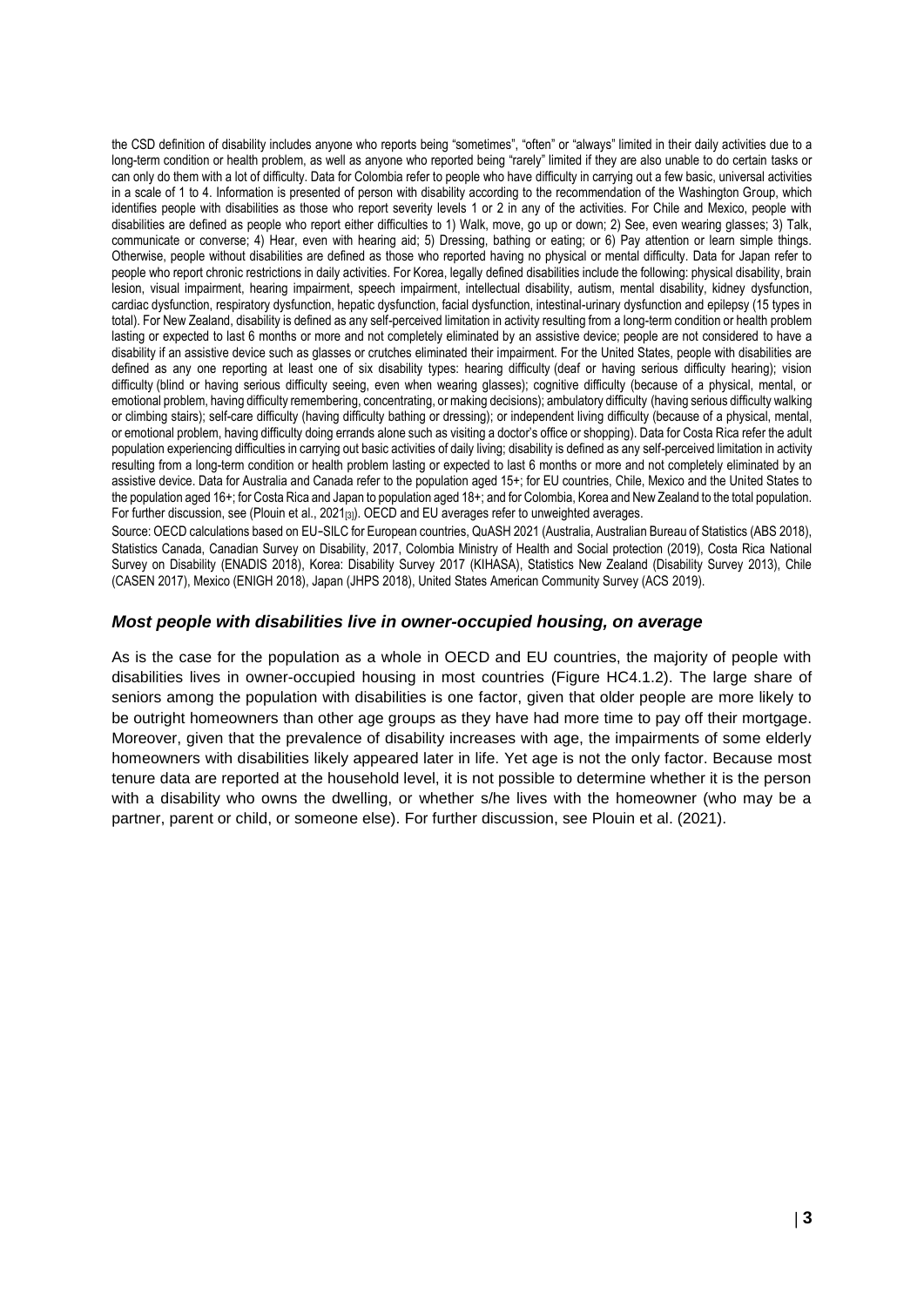## <span id="page-3-0"></span>**Figure HC4.1.2. Most people with disabilities live in owner-occupied housing, on average**



Share of the adult population with a disability in different tenure types, in percent<sup>1,2</sup>

Notes: See note in Figure HC4.1.1 for definitions and scope of disability. 1. Tenants renting at subsidised rent are lumped together with tenants renting at private rent in Chile, Denmark, Mexico, the Netherlands and the United States, and are not capturing the full extent of coverage in Sweden due to data limitations. Data for "Other, Unknown" category is not available for Australia and Canada. 2. Data are not fully comparable between EU and others countries.

Source: OECD calculations based on EU-SILC for European countries, QuASH 2021 (Australia, Australian Bureau of Statistics (ABS 2018), Statistics Canada, Canadian Survey on Disability, 2017, Costa Rica (Conapdis-INEC 2018), Chile (CASEN 2017), Mexico (ENIGH 2018), United States American Community Survey (ACS 2019).

#### *People with disabilities are more likely to be overburdened by housing costs and face other financial difficulties*

People with disabilities are slightly more likely to be overburdened by housing costs and to face other financial difficulties, compared to people without disabilities. On average, around 11% of people with disabilities in the OECD spend over 40% of their disposable income on housing costs and are thus considered "overburdened" by housing costs, compared to around 9% of people without disabilities [\(Figure HC4.1.3.\)](#page-4-0). Many people with disabilities also face other financial challenges (see Plouin et. al, (2021)). The higher overburden rate and greater likelihood of financial challenges is in part due to labour market barriers facing people with disabilities, which reduce their purchasing power and exacerbate affordability issues.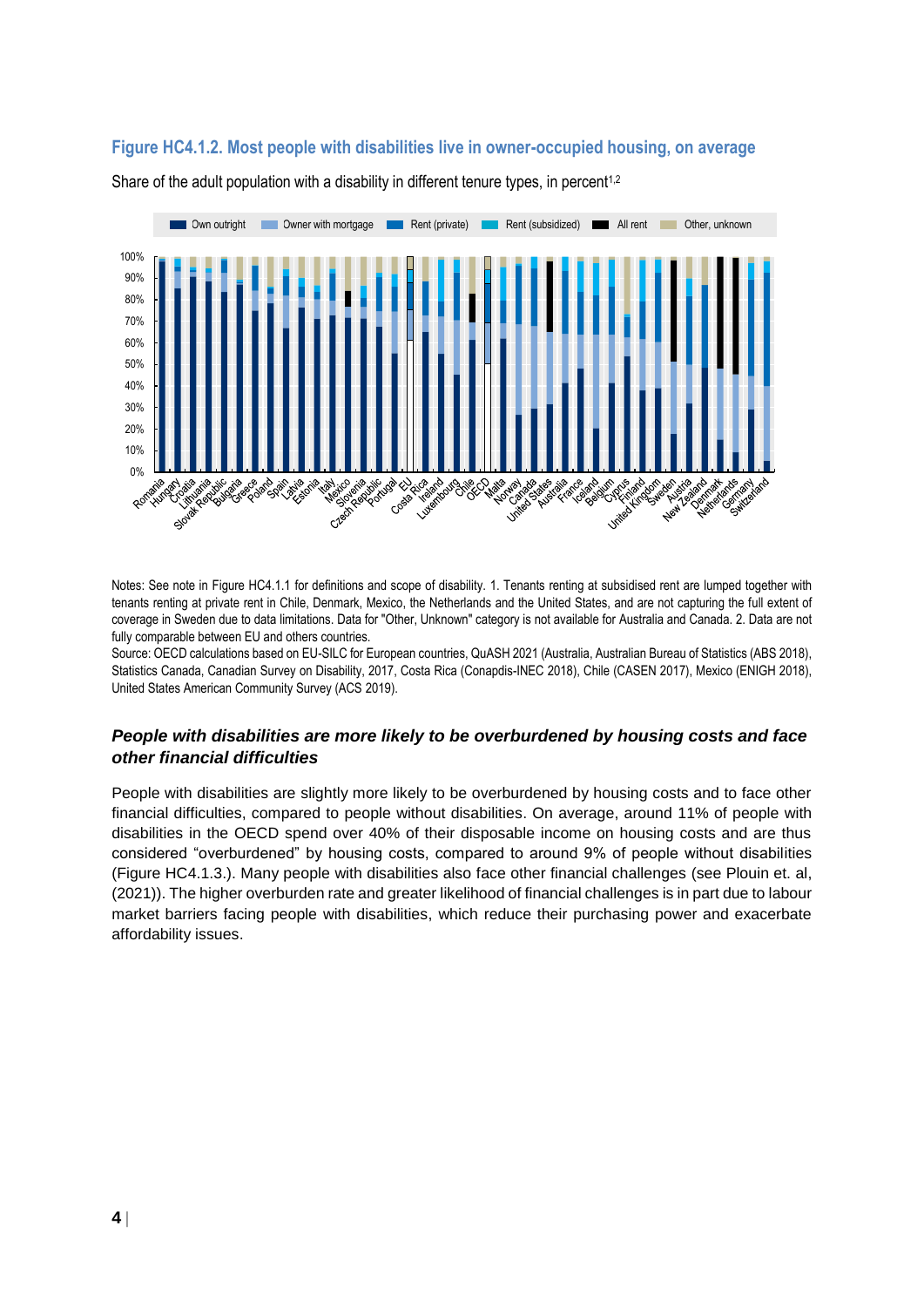# <span id="page-4-0"></span>**Figure HC4.1.3. People with disabilities are more likely than people without disabilities to be overburdened by housing costs**

Share of population spending more than 40% of disposable income on mortgage and rent, by disability status, in percent, 2019 or last year available



Note: See note to Figure HC4.1.1 for definitions and scope of disability. Source: OECD calculations based on EU-SILC for European countries, Australia (Household, Income and Labour Dynamics in Australia (HILDA 2019), Chile (CASEN 2017), United States American Community Survey (ACS 2019)

# *Overcrowding is slightly less prevalent among people with disabilities, as they are more likely to live alone*

People with disabilities are slightly less likely than people without disabilities to live in overcrowded housing conditions (13% vs. 15%, on average; for definition of overcrowding, see indicator HC2.1 in the OECD Affordable Housing Database) [\(Figure HC4.1.4](#page-5-0) – Panel A). However, people with disabilities are more likely to live alone. More than one in three people with disabilities live alone, compared to less than one in five people without a disability. This trend is not only driven by elderly with disabilities who live alone; it also holds among working-age people with disabilities ([\(Figure HC4.1.4](#page-5-0) – Panel B). The large share of single-person households may put people with disabilities at a higher risk of social isolation and point to a potential gap in informal support from family members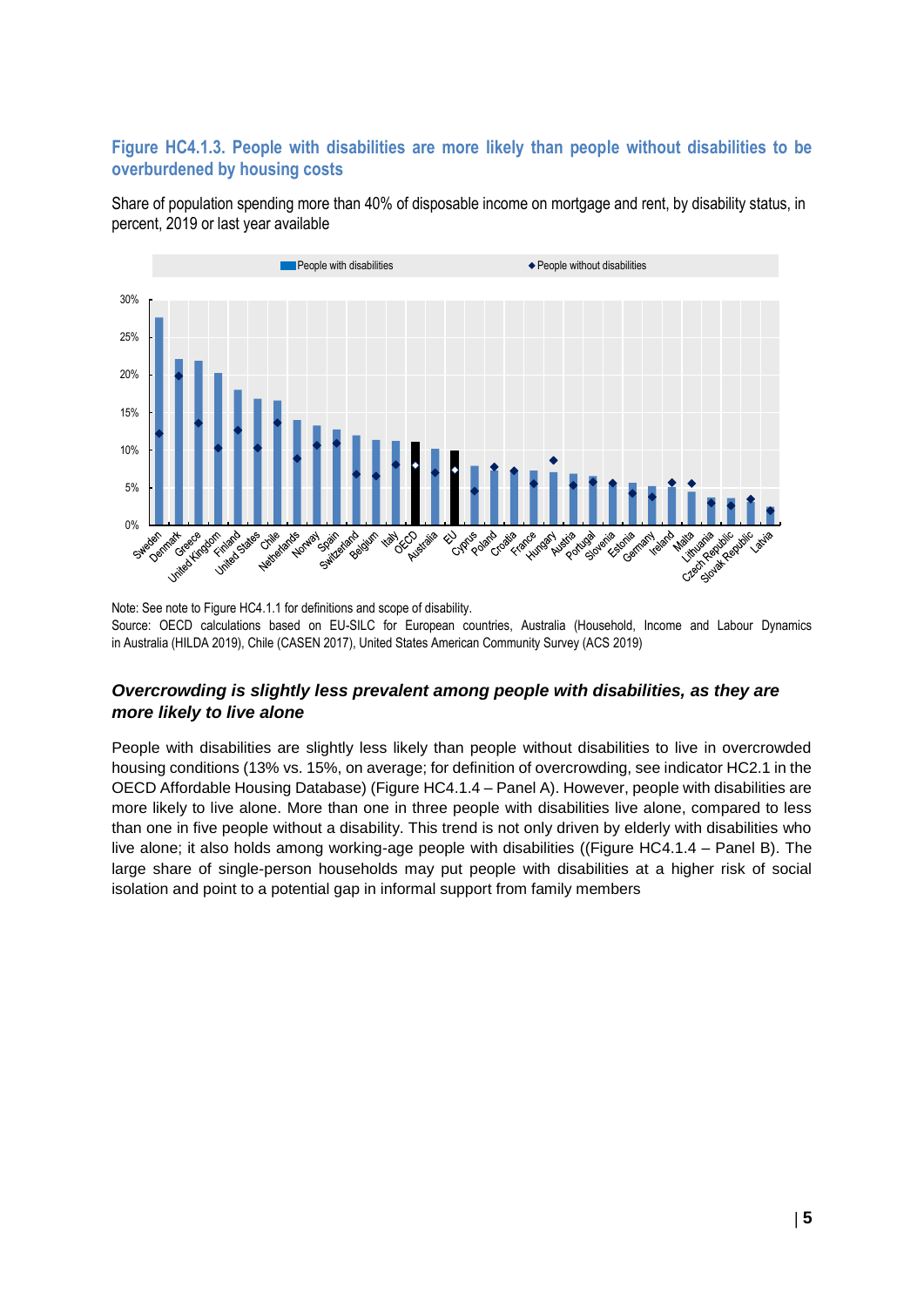## <span id="page-5-0"></span>**Figure HC4.1.4 People with disabilities are less likely than people without disabilities to live in overcrowded dwellings – but are more likely to live alone**



Panel A. Share of population living in overcrowded dwellings by disability status, in percent, 2019 or last year

Panel B. Percentage of population living in single person households among the working-age population (18-64), by disability status, in 2019 or last year available



*Note*: See note in Figure HC4.1.1 for definitions and scope of disability. 2. Results only shown if category composed of at least 100 observations. 3. Data for New Zealand refer to population aged 15 and over.

Source: OECD calculations based on EUSILC for European countries, Germany (Eurostat), Australia, Australian Bureau of Statistics (ABS 2018), Chile (CASEN 2017), Mexico (ENIGH 2018), Statistics New Zealand (Disability Survey: 2013), United States American Community Survey (ACS2019).

#### *The housing stock falls well short of meeting the needs of people with disabilities*

A number of adaptations to dwellings and the surrounding environment are necessary for people with diverse impairments. These can include various design features relating to a person's mobility, as well as his or her overall well-being and possibility to function in the dwelling. Unfortunately, comprehensive, comparable cross-country data on the physical accessibility of the existing housing stock do not exist (see Plouin et al. (2021)).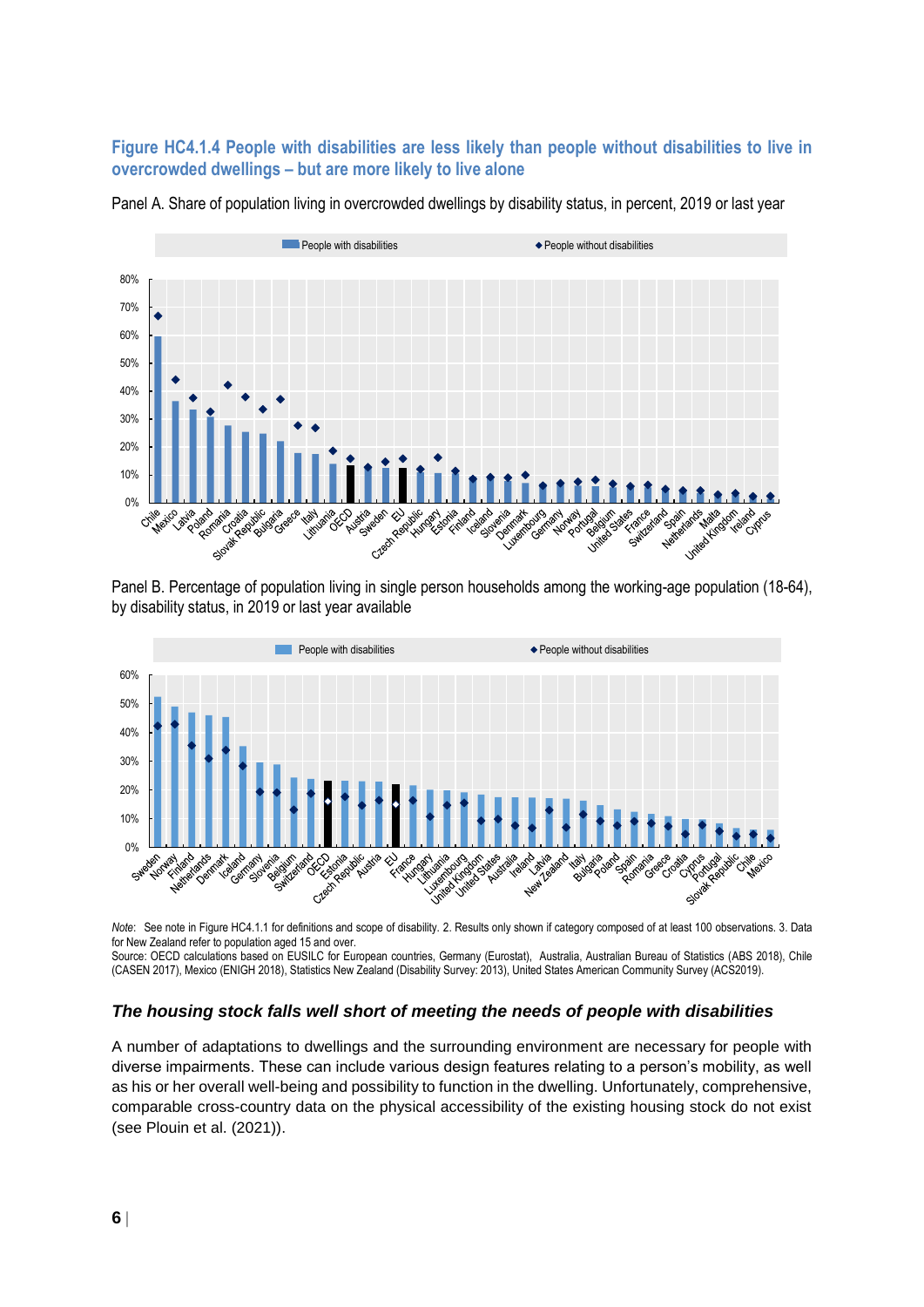Nonetheless, accessible housing goes well beyond physical adaptations to dwellings. In several OECD countries, small supported group settings integrate tailored services to support daily living. Moreover, housing support for people with disabilities also includes a range of formal and informal support services provided in the home and in the community to help with everyday activities and maintain social engagement. Such services are essential to ensure that people with disabilities, including seniors as they age, can live safely and independently at home, and avoid transitioning to more institutional settings. Home services may include, *inter alia*, support with self-care, mobility, cognitive or emotional tasks, health care, household chores, property maintenance, meal preparation or community transport services. For further discussion, see Plouin et al. (2021).

## **Data and comparability issues**

There is no common statistical definition of people with disabilities in all OECD and EU countries. Many national definitions rely, at least to some extent, on the Global Activity Limitation Indicator (GALI) or the categorisation set out in the Washington Group on Disability Statistics. In this indicator, data and information draw on the European Union Survey of Income and Living Conditions (EU-SILC) for European Union countries, which are based on the GALI approach, and on national population census and dedicated disability surveys for countries outside the European Union. These data are complemented by country responses to the 2021 OECD Questionnaire on Affordable and Social Housing (QuASH).

Moreover, comparative data on different types of disability are hard to come by. In many countries, multiple definitions of disability co-exist, depending on the purpose. Statistical definitions, which aim to assess the extent to which a person with a physical, mental, intellectual or sensory impairment is able to live independently and to participate in everyday life, tend to be more expansive than definitions of disability used to determine eligibility for social benefits, or those used in labour force surveys, which define disability relating to an individual's ability to work. The number of people who are considered to have a disability in official statistics is larger than the number of people who actually receive disability benefits. The more expansive, statistical approach is most relevant for this indicator, which focuses on housing and the possiblity for a person with disabilities to live independently and engage in everyday activities.

Finally, official statistics on disability leave some people out. First, most statistical data on people with disabilities are limited to people living outside institutions. The exclusion of the institutionalised population in disability statistics represents a clear gap in understanding the full picture of housing conditions of people with disabilities. Data on the beneficiaries of long-term care can provide an imperfect estimate of the size of the institutionalised population in OECD countries (see OECD (2019), OECD Statistics on Long-Term Care Resources and Utilisation). Second, statistical data on disability are most often limited to the adult population over the age of 16 or 18. This represents another gap in the domain of housing, as people with disabilities of all ages may require specific adaptations and services in their dwelling and neighbourhoods.